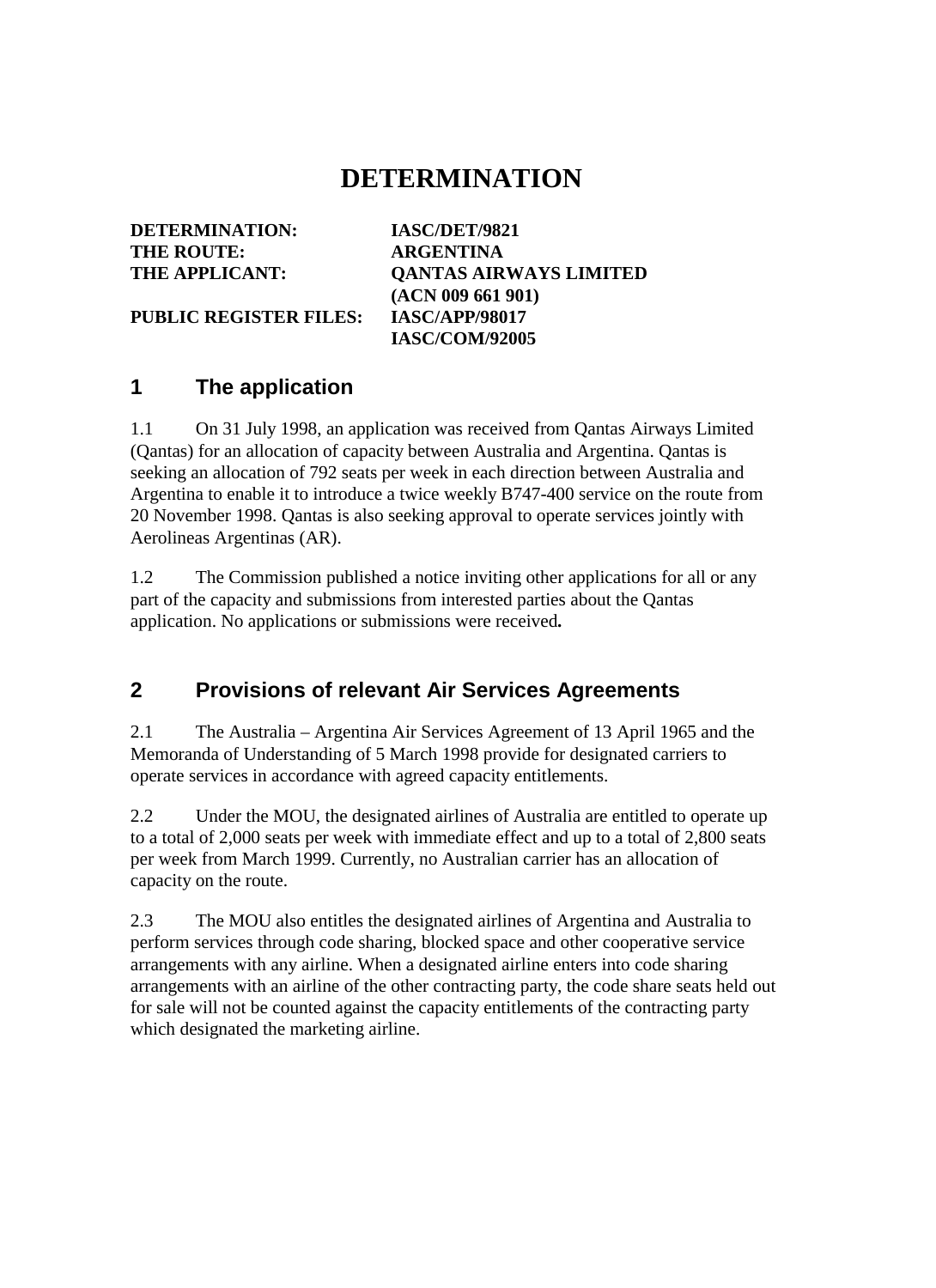#### **3 Commission's assessment**

3.1 Allocations of capacity are made by the Commission in accordance with the *International Air Services Commission Act 1992* (the Act), and the Minister's Policy Statement (No 3 of 23 April 1997) which was issued under section 11 of the Act.

3.2 The Act and Policy Statement provide that if there are no competing applications or submissions, the relevant criteria for the Commission in considering an application for capacity are whether the applicant is reasonably capable of both obtaining the necessary approvals to operate on the route and implementing its proposal.

3.3 Qantas is an established international carrier which has the technical and financial resources to implement its proposal. The Commission concludes that Qantas is reasonably capable of obtaining the necessary approvals and of implementing its proposal and that the allocation to Qantas of 792 seats per week in each direction between Australia and Argentina would be of benefit to the public.

3.4 In relation to its proposed joint services with AR, the Australia – Argentina air services arrangements enable Qantas to code share on AR without any requirement for a capacity allocation from the Commission.

3.5 The position with AR code sharing on Qantas flights is different. Under subsection 15(2)(e) of the *International Air Services Commission Act 1992*, a carrier cannot use allocated capacity by providing services jointly with any other carrier without the prior approval of the Commission. For this purpose the Commission has previously decided that joint services include, inter alia, code-sharing: See IASC/DET/9616.

3.6 The Commission will normally determine whether or not a code-sharing proposal should be approved utilising the public benefit criteria contained in paragraph 5 of the Policy Statement. This is consistent with the objects set out in section 3 of the Act.

3.7 Qantas provided the Commission with a copy of the code share agreement with Aerolineas Argentinas dated 7 September 1998 (the Codeshare Agreement) on a commercial-in-confidence basis. A summary of a draft of the agreement was provided for the Commission's Register of Public Documents.

3.8 Qantas and Aerolineas Argentinas intend to operate under a reciprocal blocked space arrangement until technical reservation system developments take place at which time they intend to move to a free sale basis. The carriers will price and sell independently and the marketing carrier will pay the operating carrier for the seats sold.

3.9 The proposed code share arrangements allow each carrier to market four services per week between Australia and Argentina as against two if there was no reciprocal arrangement.

3.10 The Commission has previously recognised that code share arrangements may provide benefits on thin routes, although by their very nature they limit the scope for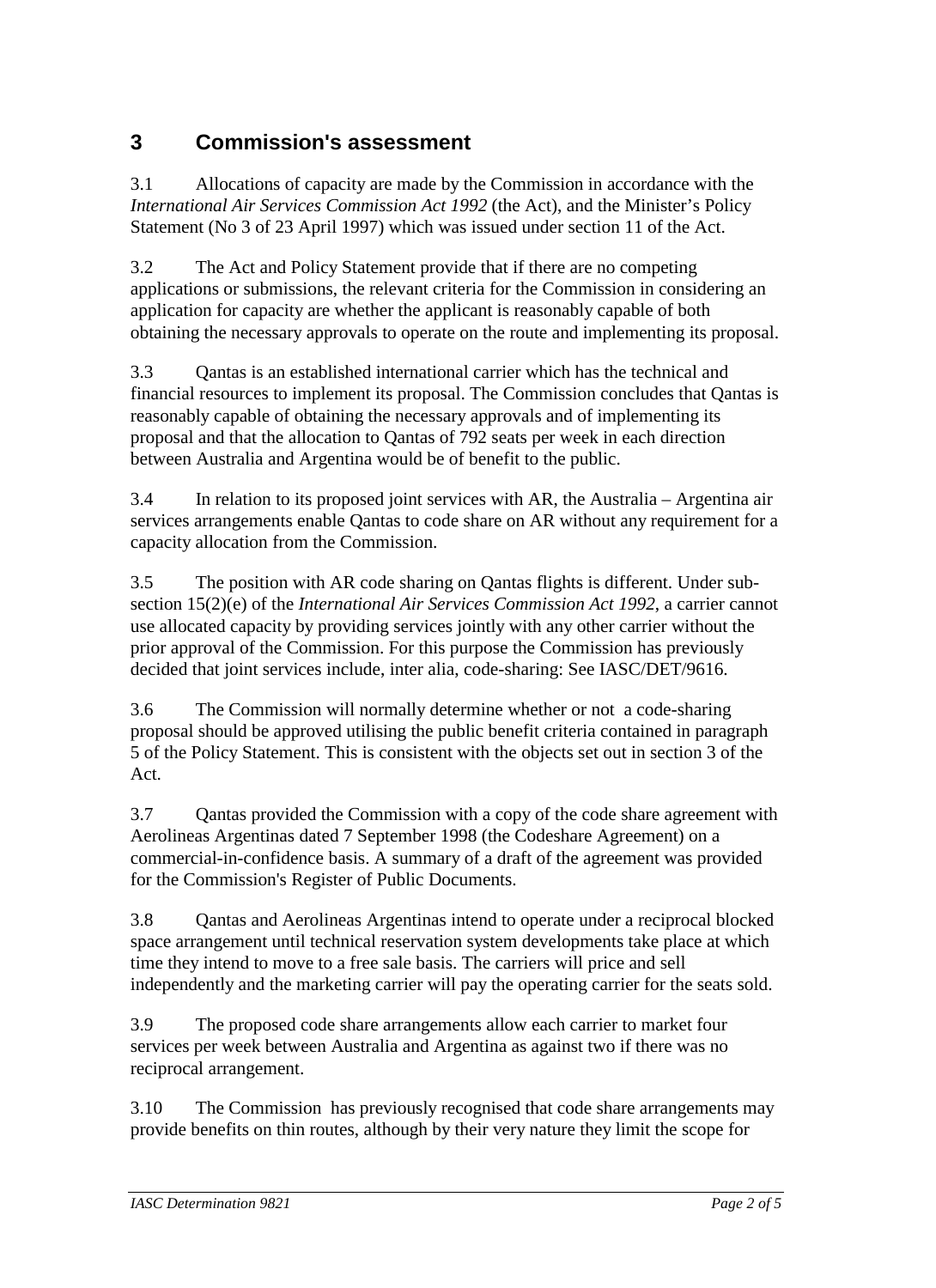competition. As the Commission noted in IASC/DET/9508 in relation to the Australia-Canada route, where independent operations are a realistic alternative they are to be preferred.

3.11 In this case the proposal will allow Qantas to introduce services to a market on a thin and developing route. The route does not appear capable of supporting, at this time, a reasonable level of frequencies by both carriers if they were to operate independently. There is adequate capacity to allow another Australian carrier to enter the route.

3.12 The Commission therefore concludes that it should approve the code share subject to certain conditions referred to below.

### **4 Other issues**

4.1 Qantas proposes to commence operating the capacity from 20 November 1998. The Commission will require Qantas to fully utilise the capacity from 20 November 1998.

4.2 The Commission will make a determination for five years from the date of the determination.

4.3 The Commission's view is that this determination should include the usual limitations on changes in the ownership and control of Qantas. These are specified below.

4.4 This Determination will also include the Commission's usual conditions concerning independently pricing and selling services, restrictions on sharing or pooling revenue and the requirement to properly notify passengers of the operating carrier.

# **5 Role of the ACCC**

5.1 The Policy Statement and its associated Explanatory Memorandum make clear that the ACCC retains primary responsibility for competition policy matters. Nothing in the Commission's decisions should be taken as indicating either approval or disapproval by the ACCC. The Commission's decisions are made without prejudicing, in any way, possible future consideration by the ACCC of the code share agreement or operations under it.

#### **6 Determination allocating shelf capacity on the Argentina route to Qantas (IASC/DET/9821)**

6.1 The Commission finds that an allocation of capacity to Qantas on the Australia – Argentina route as sought would be of benefit to the public.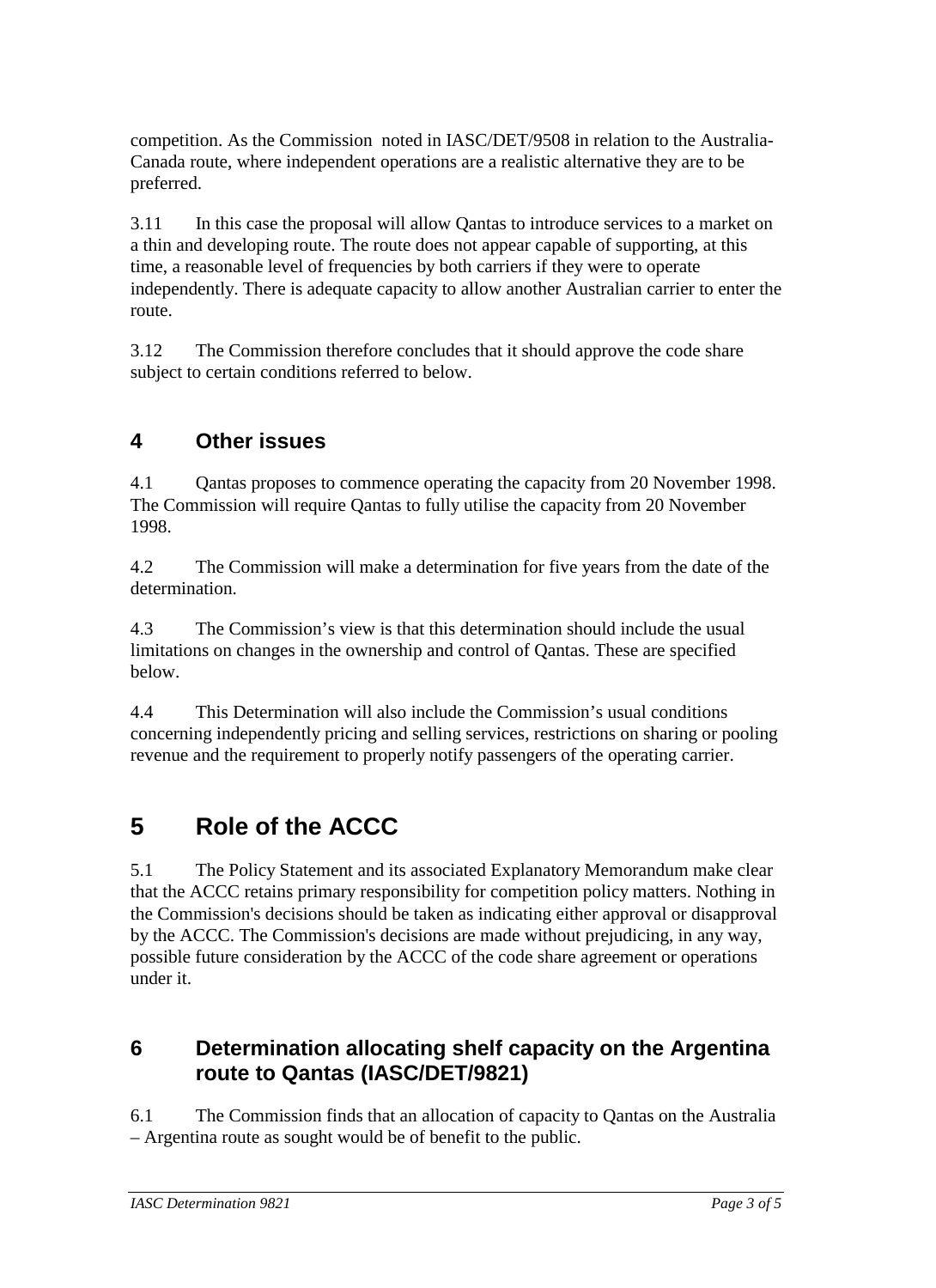6.2 The Commission makes a determination in favour of Qantas, allocating 792 seats per week in each direction between Australia and Argentina under the Australia – Argentina Air Services Agreement.

- 6.3 The determination is for five years from the date of the determination.
- 6.4 The determination is subject to the following conditions:
	- Qantas is required to fully utilise the capacity from no later than 20 November 1998 or from such other date approved by the Commission;
	- only Qantas is permitted to utilise the capacity;
	- the capacity may be used by Qantas to provide services jointly with Aerolineas Argentinas in accordance with:
		- − the Codeshare Agreement between Qantas and Aerolineas Argentinas as extended from time to time in accordance with its terms or varied except in relation to the number of seats to be utilised by Aerolineas Argentinas on each Qantas flight;
		- − variations to the Codeshare Agreement in relation to the number of seats to be utilised by Aerolineas Argentinas on each Qantas flight, subject to the prior approval of the Commission; or
		- − any new joint service agreement between Qantas and Aerolineas Argentinas for operations on the Australia-Argentina route, whether or not it replaces the existing agreement, with the prior approval of the Commission;

subject to the following conditions:

- − Qantas must price and sell its services on the route independently;
- − Qantas must not share or pool revenues; and
- − Qantas must take all reasonable steps to ensure that passengers are informed, at the time of booking, of the carrier actually operating the flight;
- changes in relation to the ownership and control of Qantas are permitted except to the extent that any change:
	- − results in the designation of the airline as an Australian carrier under the Australia - Argentina Air Services Agreement being withdrawn; or
	- − has the effect that another Australian carrier, or a person (or group of persons) having substantial ownership or effective control of another